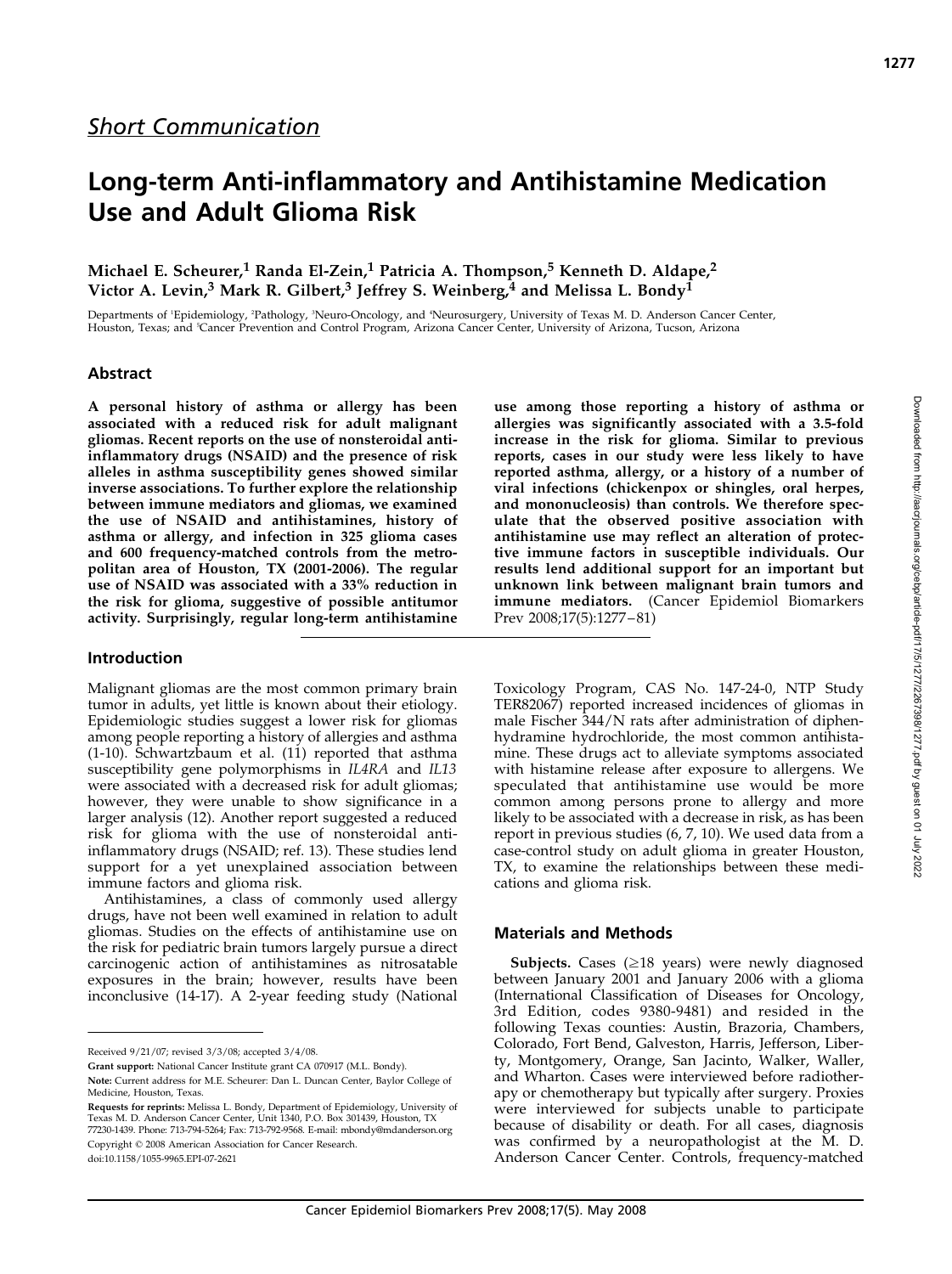|                                                                          | Controls $(n = 600)$ | Cases $(n = 325)$ | $P$ value <sup>*</sup> |
|--------------------------------------------------------------------------|----------------------|-------------------|------------------------|
| Age $(y)$ <sup>+</sup>                                                   |                      |                   |                        |
| Mean (SE)                                                                | 50.1(0.54)           | 50.6 (0.74)       | 0.53                   |
| Gender <sup>†</sup> [ <i>n</i> $(\%)$ ]                                  |                      |                   |                        |
| Male                                                                     | 311 (52)             | 188 (58)          | 0.08                   |
| Female                                                                   | 289 (48)             | 137 (42)          |                        |
| Race $\lceil n \ ( \%) \rceil$                                           |                      |                   |                        |
| White                                                                    | 476 (79)             | 264 (81)          | 0.80                   |
| African-American                                                         | 41(7)                | 17(5)             |                        |
| Hispanic                                                                 | 71 (12)              | 37(11)            |                        |
| Other                                                                    | 12(2)                | 7(2)              |                        |
| Education $[n (%)]$                                                      |                      |                   |                        |
| <high school<="" td=""><td>21(4)</td><td>16(5)</td><td>0.001</td></high> | 21(4)                | 16(5)             | 0.001                  |
| High school/some college                                                 | 250(42)              | 173 (54)          |                        |
| College degree                                                           | 170 (28)             | 75 (23)           |                        |
| Advanced degree                                                          | 159 (26)             | 57(18)            |                        |
| Ever cigarette use $[n \ (\%)]$                                          | 453 (76)             | 235 (73)          | 0.32                   |
| Ever alcohol use $[n \ (\%)]$                                            | 546 (91)             | 249 (77)          | < 0.001                |
| Family history of cancer $[n (%)]$                                       | 468 (78)             | 261 (80)          | 0.412                  |
| Family history of brain tumor $[n (%)]$                                  | 48 (8)               | 51 (16)           | < 0.001                |
| Inflammation-related events                                              |                      |                   |                        |
| History of asthma or allergy $[n \ (\%)]$                                | 202 (34)             | 44 (14)           | < 0.001                |
| History of chickenpox $[n (%)]$                                          | 515 (86)             | 239 (74)          | 0.001                  |
| History of shingles $[n \ (\%)]$                                         | 51 (9)               | 17(5)             | 0.069                  |
| History of oral herpes $[n \ (\%)]$                                      | 76 (13)              | 10(3)             | < 0.001                |
| History of mononucleosis $[n \ (\%)]$                                    | 65 (11)              | 13(4)             | 0.001                  |
| History of migraine headaches $[n \ (\%)]$                               | 50(8)                | 4(1)              | < 0.001                |
| Previous head injury $[n (%)]$                                           | 184 (31)             | 115 (36)          | 0.104                  |
| Previous stroke $[n \ (\%)]$                                             | 18(3)                | 6(2)              | 0.292                  |

|                  | Table 1. Demographic and inflammation-related characteristics of study subjects, Harris County Adult Glioma |  |  |  |  |
|------------------|-------------------------------------------------------------------------------------------------------------|--|--|--|--|
| Study, 2001-2006 |                                                                                                             |  |  |  |  |

\*P values derived from  $\chi^2$  tests for categorical variables and t tests for continuous variables; comparison of cases to controls.

<sup>†</sup> Matching variables.

to cases by age, gender, and ethnicity, were Englishspeaking residents of the same Texas counties, obtained through standard random-digit dialing (18, 19). Interested eligible controls were contacted by study personnel to obtain consent and arrange an interview. Overall response rates were 77% for cases and 53% for controls.

Interviews. Structured in-person or telephone interviews using questionnaires and show cards were conducted with consenting cases (or proxies) and controls. Neither cases nor controls were told of the study hypotheses during the interview. In-person interviews were conducted for 46% of cases and 5% of controls; telephone interviews were conducted for 54% of cases and 95% of controls. Subjects answered questions about demographic characteristics, personal and family medical history, and occupational and environmental exposures. The inflammation-related questions of interest consisted of all infectious diseases, self-report of asthma or any allergy, and conditions associated with inflammation in the brain (stroke, migraine headaches, and brain injury). Information on all medications taken during the previous 10 years was also obtained. The two medications of interest for the analysis were antiinflammatory agents (NSAID) linked with reduced risk for other cancers and antihistamines taken for allergies, which have been shown to confer a reduced risk for gliomas. Subjects were shown or read aloud a list of these drugs (generic and brand names). Response rates to the medication questions among cases and controls did not differ significantly for in-person or telephone interviews. Cases reported similar use for in-person (15% antihistamines, 21% NSAID) and telephone (13% antihistamines, 23% NSAID) interviews. Controls reported slightly higher use for in-person (20% antihistamines, 44% NSAID) compared with telephone (15% antihistamines, 31% NSAID) interviews; however, this was most evident for NSAID use. Participants were asked whether they had taken these drugs on a regular basis for 6 months or more before diagnosis (cases) or time of interview (controls). If the respondent reported regular use, the interviewer asked the specific name of the drug(s) and the duration of regular use; dosage was not obtained.

Data Analysis. Unconditional logistic regression was used to estimate odds ratios and 95% confidence intervals (95% CI). Variables that were significantly related to case status in univariate analysis were evaluated for inclusion in the final logistic model, which was adjusted for age, gender, and race. Reference categories were those who reported no regular medication use. Proxy-reported data did not appreciably alter our findings and were not excluded from our analysis. To be considered a confounder, the characteristics in Table 1 had to be associated with the outcome in the unexposed, associated with the exposure among the controls, and must have changed the point estimate by more than 10% after adjustment. None of the variables were found to be confounders by this method. All analyses were done using Stata version 8.2. All P values are two-sided with a 0.05 level of significance.

## Results

We obtained complete interviews from 325 cases, including 33 (4%) proxy reports, and 600 controls.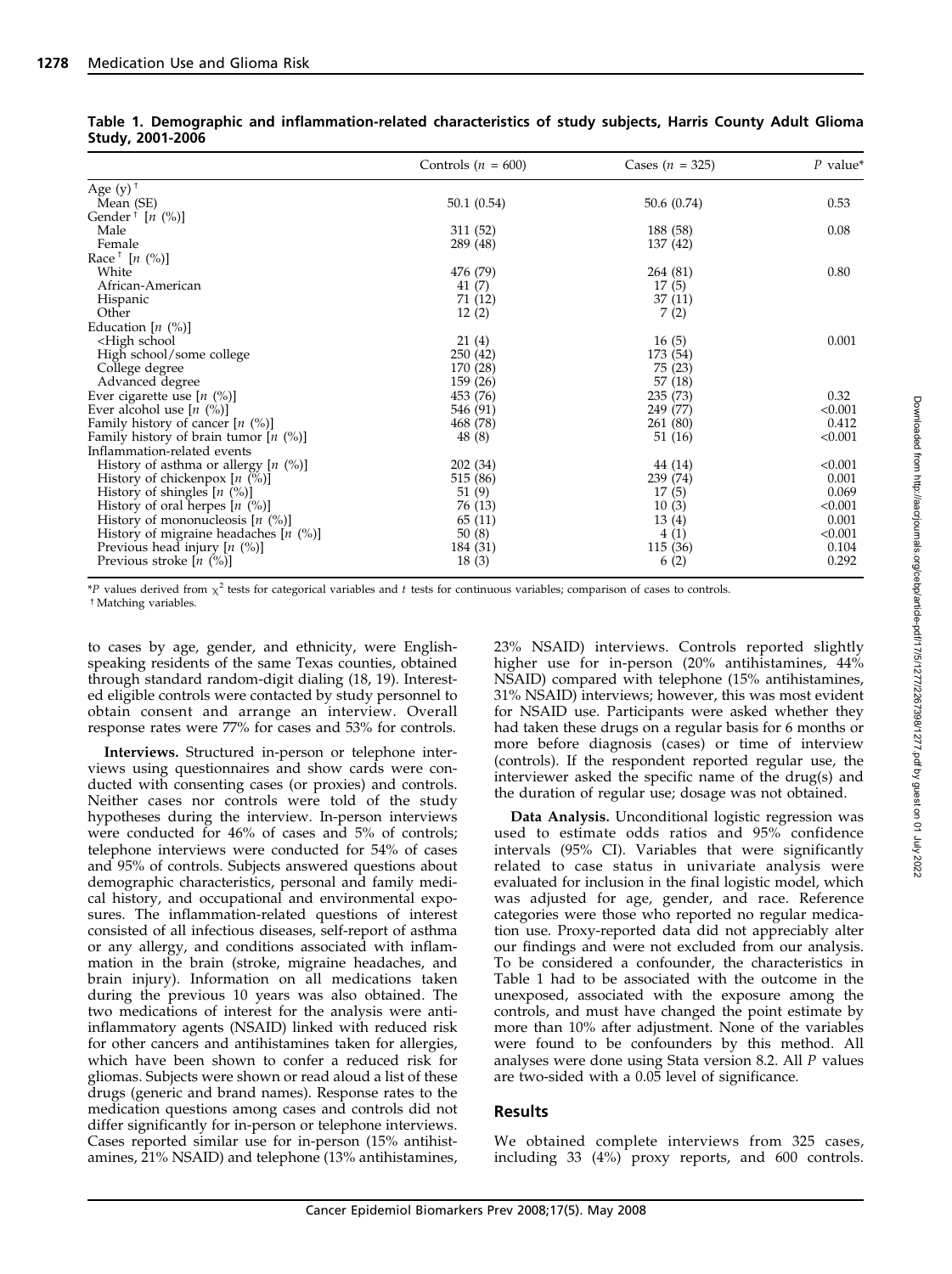|                               | Controls $(n = 600)$ | Cases $(n = 325)$ | Odds ratio (95% CI)   |
|-------------------------------|----------------------|-------------------|-----------------------|
| Antihistamine use             |                      |                   |                       |
| Yes                           | 92                   | 42                | 1.37(0.87, 2.14)      |
| No                            | 508                  | 278               | Reference             |
| Anti-inflammatory use         |                      |                   |                       |
| Yes                           | 188                  | 72                | $0.67$ $(0.47, 0.96)$ |
| No                            | 412                  | 248               | Reference             |
| History of asthma or allergy  |                      |                   |                       |
| Yes                           | 202                  | 44                | 0.34(0.23, 0.51)      |
| No                            | 398                  | 276               | Reference             |
| History of chickenpox         |                      |                   |                       |
| Yes                           | 515                  | 236               | $0.52$ $(0.36, 0.75)$ |
| No                            | 85                   | 84                | Reference             |
| History of oral herpes        |                      |                   |                       |
| Yes                           | 76                   | 10                | $0.28$ $(0.14, 0.57)$ |
| No                            | 524                  | 310               | Reference             |
| History of mononucleosis      |                      |                   |                       |
| Yes                           | 65                   | 13                | $0.40$ $(0.21, 0.76)$ |
| No                            | 535                  | 307               | Reference             |
| History of migraine headaches |                      |                   |                       |
| Yes                           | 50                   | 4                 | $0.19$ $(0.07, 0.54)$ |
| No                            | 550                  | 316               | Reference             |
| Previous head injury          |                      |                   |                       |
| Yes                           | 184                  | 115               | 1.41(1.03, 1.93)      |
| No                            | 416                  | 205               | Reference             |

Table 2. Adjusted odds ratios for the use of antihistamines and anti-inflammatory agents among glioma cases and controls, Harris County Adult Glioma Study, 2001-2006

NOTE: The odds ratios were derived from unconditional logistic regression models, adjusting for age, gender, and race, and controlling for all other covariates.

Controls, on average, were more highly educated, reported a history of alcohol use, and were more likely to report a positive history of the inflammation-related variables than cases (Table 1). After controlling for all other covariates in the multivariable model (listed in Table 2), the use of NSAID was associated with a 33% reduction in risk (odds ratio, 0.67; 95% CI: 0.47, 0.96), whereas the use of antihistamines was associated with a 37% increase in the risk for glioma (odds ratio, 1.37; 95% CI: 0.87, 2.14; Table 2). However, when antihistamine use was examined only among those reporting a history of asthma or allergies, a 3.56-fold increase in risk was seen for those who reported the longest  $(\geq 10 \text{ years})$  regular antihistamine use (Table 3).

History of inflammation-related events was asked of all participants (Table 1), including asthma or allergy, chickenpox or shingles, oral herpes, mononucleosis, migraine headaches, head injury, and stroke. Adjusted odds ratios for each inflammation-related event and

medication use are presented in Table 2. A history of asthma or allergy was associated with a 66% reduction in the risk for glioma (odds ratio, 0.34; 95% CI: 0.23, 0.51). A history of chickenpox was associated with a 48% reduction in the risk for glioma (odds ratio, 0.52; 95% CI: 0.36, 0.75). A history of self-reported oral herpes was also associated with a decrease in the risk for glioma (odds ratio, 0.28; 95% CI: 0.14, 0.57); however, the number of exposed cases was low. Similarly, self-reported mononucleosis resulted in a 60% reduction in the risk for glioma (odds ratio, 0.40; 95% CI: 0.21, 0.76). Although the number of subjects reporting a history of migraine headache was low (50 controls and 4 cases), a significant reduction in risk (81%) was observed and the upper limit of the confidence interval remained well below 1.0 (odds ratio, 0.19; 95% CI: 0.07, 0.54). Previous head injury also showed a significant increase in risk (odds ratio, 1.41; 95% CI: 1.03, 1.93), although this could be because of recall bias.

Table 3. Adjusted odds ratios for the use of antihistamines stratified by history of asthma or allergies among glioma cases and controls, Harris County Adult Glioma Study, 2001-2006

| Antihistamine use             | Controls $(n = 600)$ | Cases $(n = 325)$ | Odds ratio (95% CI)   |  |
|-------------------------------|----------------------|-------------------|-----------------------|--|
| No asthma or allergy history  |                      |                   |                       |  |
| No use                        | 362                  | 259               | Reference             |  |
| <10 y                         | 21                   | 14                | 0.91(0.45, 1.84)      |  |
| $\geq 10$ y                   | 15                   | 8                 | 0.70(0.29, 1.69)      |  |
| Any use                       | 36                   | 22                | $0.82$ $(0.47, 1.44)$ |  |
| Any asthma or allergy history |                      |                   |                       |  |
| No use                        | 146                  | 23                | Reference             |  |
| <10 y                         | 32                   | 8                 | 1.73(0.69, 4.29)      |  |
| $\geq 10$ y                   | 24                   | 13                | $3.56$ $(1.56, 8.14)$ |  |
| Any use                       | 56                   | 21                | $2.54$ (1.28, 5.03)   |  |

NOTE: The odds ratios were derived from unconditional logistic regression models, adjusting for age, gender, and race.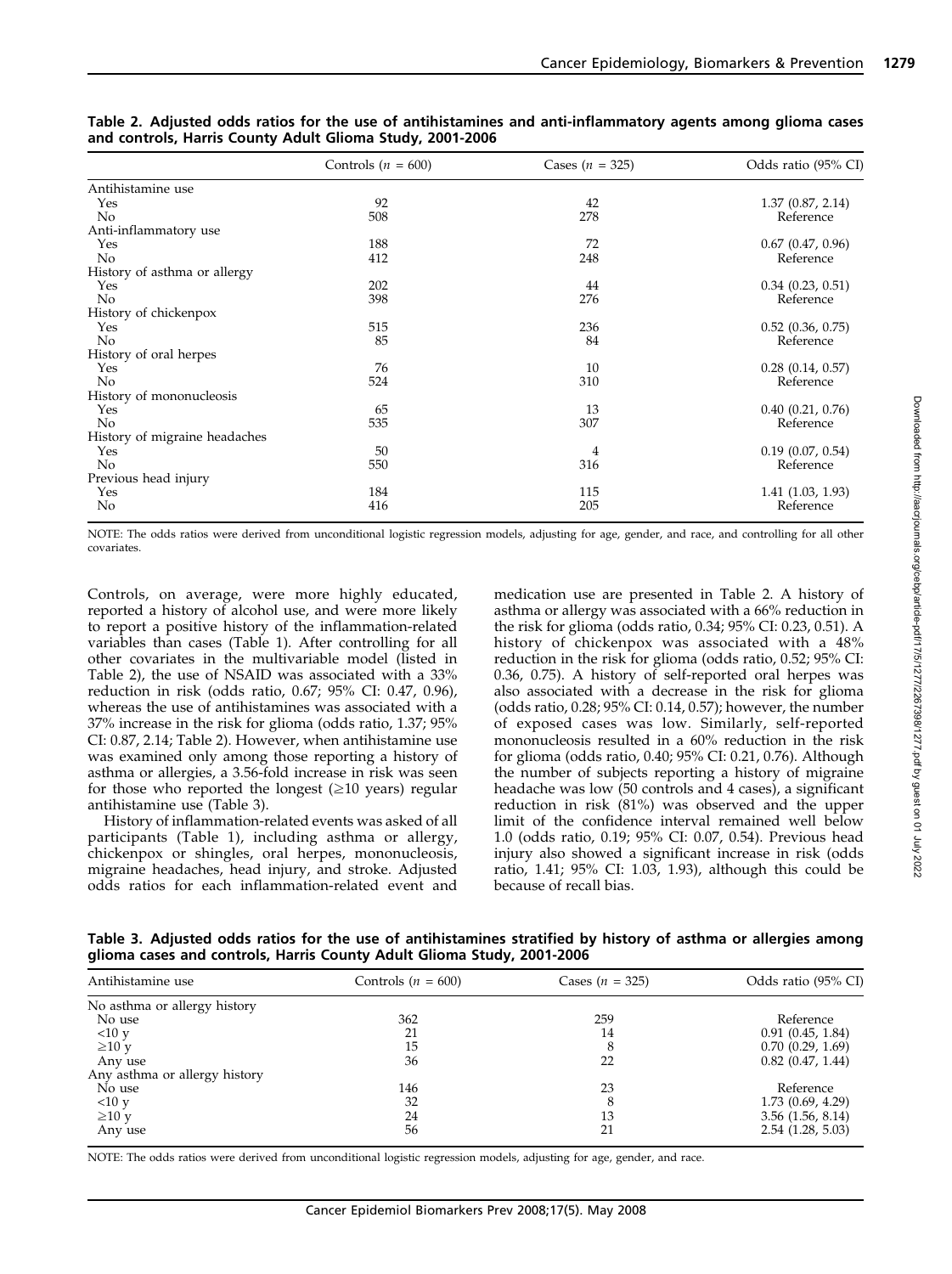# **Discussion**

In our analysis, cases were more likely to report regular long-term use of antihistamines than controls, especially cases reporting a history of allergies or asthma, whereas the inverse was true for NSAID. Schlehofer et al. (6), in their report from a multinational study, found a 30% reduction in the risk for adult glioma with antihistamine use. A recent report in a United Kingdom population showed a slight but nonsignificant reduction in risk associated with ever use of antihistamines by those reporting hay fever, allergic rhinitis, or conjunctivitis (7). A related report from the Nordic-United Kingdom pooled study also found a nonsignificant 22% reduction in the risk of ever antihistamine use in those reporting hay fever (10). These reports could differ from the current findings because of the definition of long-term antihistamine use in the current study or because of differences in use of these drugs between the different study populations. In the report by Wigertz et al. (10), 51% of controls who reported hay fever took antihistamines compared with 48% of cases. In our study, 28% of controls who reported a history of asthma or allergies regularly took antihistamines compared with 48% of cases.

Our findings support a positive association for glioma in adults who were long-term users of antihistamines. Although there was a weak correlation ( $\rho = 0.2438$ ) between history of asthma or allergies and antihistamine use, the inclusion of an interaction term  $(P = 0.02)$  in our model did not significantly alter the main effects for the other terms. Moreover, the addition of asthma or allergies to a main-effects model modified the effect of antihistamine use, and the largest effect in the stratified analysis was seen among those who reported a history of asthma or allergies and long-term use of antihistamines.

Studies have reported a protective effect of allergies or asthma on the development of several cancers, including gliomas (20). Fairly consistent risk reductions of 30% to 50% (similar to our current results) have been reported for glioma among those with a history of allergies or asthma in case-control and cohort studies from the United States (1, 3, 9), Europe (5-8, 10), and Australia (2, 4). Wiemels et al. (21) reported that immunoglobulin E levels, a measure of allergic response, were lower in adult glioma cases than controls (odds ratio, 0.37) and that early-onset allergies (before the age of 13 years) were more likely to be related to immunoglobulin E than lateonset allergies. Stronger support for a protective association with asthma is suggested by one study reporting that, compared with controls, cases were less likely to carry polymorphisms in the IL4RA and IL13 genes that increase the risk for asthma and more likely to carry polymorphisms that decrease the risk for asthma (11). However, these findings were not replicated when the authors repeated their analysis in a larger pooled data set (12), and Turner et al. (22) were unable to show differences in brain tumor mortality among a cohort of asthma and hay fever suffers in the United States.

In a similar vein, Wrensch et al. (23) reported a 40% to 60% reduction in glioma risk associated with a history of chickenpox or shingles. We showed a 48% reduction in the risk for glioma associated with chickenpox infection. They also found that measured immunoglobulin G antibody levels against varicella-zoster virus were higher

The current study adds to a growing body of literature suggesting an increasing role of modulation of the immune system in the prevention or promotion of gliomas. We recognize that additional studies are needed to corroborate our findings for antihistamines. However, these medications cross the blood-brain barrier and can have significant sedative effects. The histamine  $H_1$ receptors targeted by these drugs are found on glial cells and have been shown to stimulate proliferation in a receptor-dependent fashion (24). In addition, constitutive activation of  $H_1$  receptors triggers numerous inflammation pathways such as nuclear factor  $\kappa$ B and arachidonic acid, leading to the production of prostaglandins, leukotrienes, and cytokines (25). These substances, in turn, could drive inflammation even in the presence of antihistamines. Moreover, histamine itself is shown to exhibit both immune-stimulatory and -suppressive behavior when interacting with the  $H_1$  receptor (26). This may explain the risk observed in the current study for the use of compounds that interfere with normal  $H_1$  receptor activity. Lastly, one report showed that melanoma cells rich in  $H_1$  receptors undergo intensive DNA damage and apoptosis in the presence of antihistamines (27). Such mechanisms could be important for glial cells that harbor high concentrations of  $H_1$  receptors.

To our knowledge, this is the first report to investigate the association between adult glioma and antihistamine use in a U.S. population and to examine the joint effects of allergy or asthma with antihistamine use. A main limitation of the current study is the self-reported nature of the medications. In addition, most of our controls were interviewed by telephone whereas the interview method was split for the cases. This could introduce some information bias; however, response rates to the medication questions were similar in both groups regardless of the interview method. We also did not ask about specific types of allergies, nor did we collect data on dosage or indication for use. In future studies, we will gather detailed data on these aspects of use to allow a better understanding of the underlying mechanisms of antihistamines in glioma risk and to better understand differences in use of these drugs among allergy sufferers in our study population.

Another limitation of our study is the inability to adequately account for the time between beginning antihistamine use and the glioma diagnosis. Cases were instructed to report drugs taken before 6 months prior to their diagnosis; however, this could be difficult for them to remember. On the other hand, antihistamines are not usual drugs for the relief of symptoms commonly associated with brain tumor presentation (e.g., seizures, drowsiness, limb weakness, and changes in vision, speech, personality, or memory). Therefore, the initiation of antihistamine use as a result of an undiagnosed glioma is unlikely. Several epidemiologic studies corroborate the involvement of inflammatory factors in glioma development; however, the mechanisms are still poorly